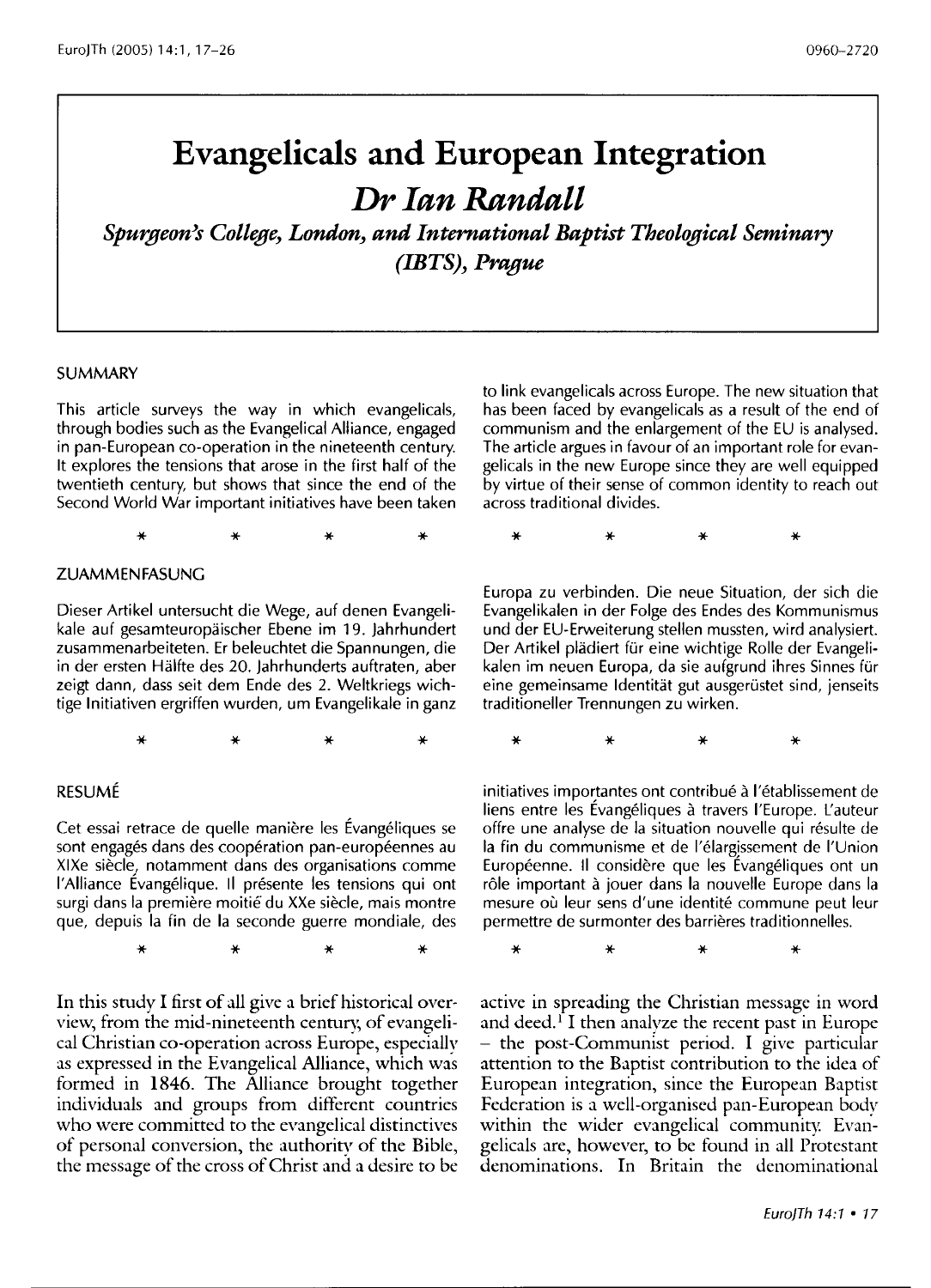affiliation of those evangelicals who worked most closely together in the nineteenth century was typically Anglican, Baptist, Congregational, Presbyterian and Methodist. All had been affected by the evangelical revivals of the eighteenth century across Europe and North America and were part of a growing, influential movement.<sup>2</sup> Pentecostal and charismatic groups have typically affiliated to Evangelical Alliances in more recent years. The issue of European integration has been brought to the forefront of the thinking of many European evangelicals through the enlargement of the European Union and this is an issue which has received considerable attention from the European Evangelical Alliance.

# **Europe and Evangelical Alliance beginnings**

There was a distinct European dimension present from the time of the formation of Evangelical Alliance in London in 1846. Of the 922 attendees at the inaugural conference, 84% came from Britain, 8% from the United States, 7% from Continental Europe and the rest from other areas of the world.<sup>3</sup> Continental European leaders included Adolphe Monod, a university theological Professor in France, August Tholuck, Professor at Halle University, Germany, and Johann Oncken, the powerful leader of the German Baptists.<sup>4</sup> Baptists were emerging and in some instances expanding rapidly in Europe, often drawing from existing renewal movements.<sup>5</sup> The French representatives present in London committed themselves to forming a branch of the Alliance in France, Belgium and French-speaking Switzerland. Branches of the Alliance were also formed in North and South Germany. In Spain, many of the leading evangelicals within ·the Protestant community united in forming an Alliance. An Alliance was formed in Constantinople, Turkey, in 1855. In Bulgaria, Baptists, Methodists and Congregationalists came together to found an Alliance in 1867. These are examples of the evangelical expansion that was taking place.

Probably the most creative thinker within the Evangelical Alliance movement of this early period was Philip Schaff. The roots of Schaff's spirituality were in German pietism. Schaff emphasised in 1872 that the kind of evangelical union he had in view was 'as far removed from indifference to denominational distinctives as from sectarian bigotry and exclusiveness'.6 In other words, he did not wish to play down the unique traditions of different Christian bodies, but neither did he wish denominational features to be exalted above the beliefs that all Christian held in common. Two years later Schaff indicated more fully his real priorities. He urged the cultivation of 'a truly evangelical, catholic spirit' towards all Christians - 'all who love our Lord Jesus Christ' as he put it  $-$  of whatever creed. It was not that Schaff wanted to give up the creeds of the Church. Indeed he spoke of an 'ecumenical consensus' being expressed in the Apostles' and the Nicene Creeds. Rather he wished for liberality of spirit. 'We must subordinate denominationalism', he argued, 'to catholicity, and catholicity to our general Christianity'.? On several occasions, Schaff expounded his dream of a universal Church that brought together Protestantism, Orthodoxy and Catholicism.8

During the nineteenth and early twentieth century national Evangelical Alliances across Europe worked together on several issues, such as evangelism, education and religious freedom. Many evangelicals were not part of the State churches in their countries and so they felt deeply about the needs of religious minorities. Also, the fact of not belonging to state churches encouraged them to reach out in fellowship across national boundaries. A number of Evangelical Alliance conferences were held in different cities in Europe in the second half of the nineteenth century, each attracting several thousand people. In Copenhagen, in 1884, the King and Queen of Denmark attended an Alliance conference and E. B. Underhill, secretary of the Baptist Missionary Society, praised the protection given by a former king of Denmark to William Carey's Baptist mission in the Danish settlement of Serampore, India.9 The First World War hindered pan-European evangelical fellowship, since German-British evangelical co-operation, which had been close, was dealt a heavy blow: Although some evangelicals were pacifists, many supported their own country's troops.<sup>10</sup> In late 1914 Henry Martyn Gooch, the General Secretary of the British Evangelical Alliance, noted that Evangelical Alliance leaders in Germany were writing and speaking in favour of the German military cause. He made it clear that he respected their devotion to Christ and their honest convictions, and his conclusion was that they did not know the full story of the events that led up to the war. Gooch warned against believing evil of German brothers in Christ.<sup>11</sup>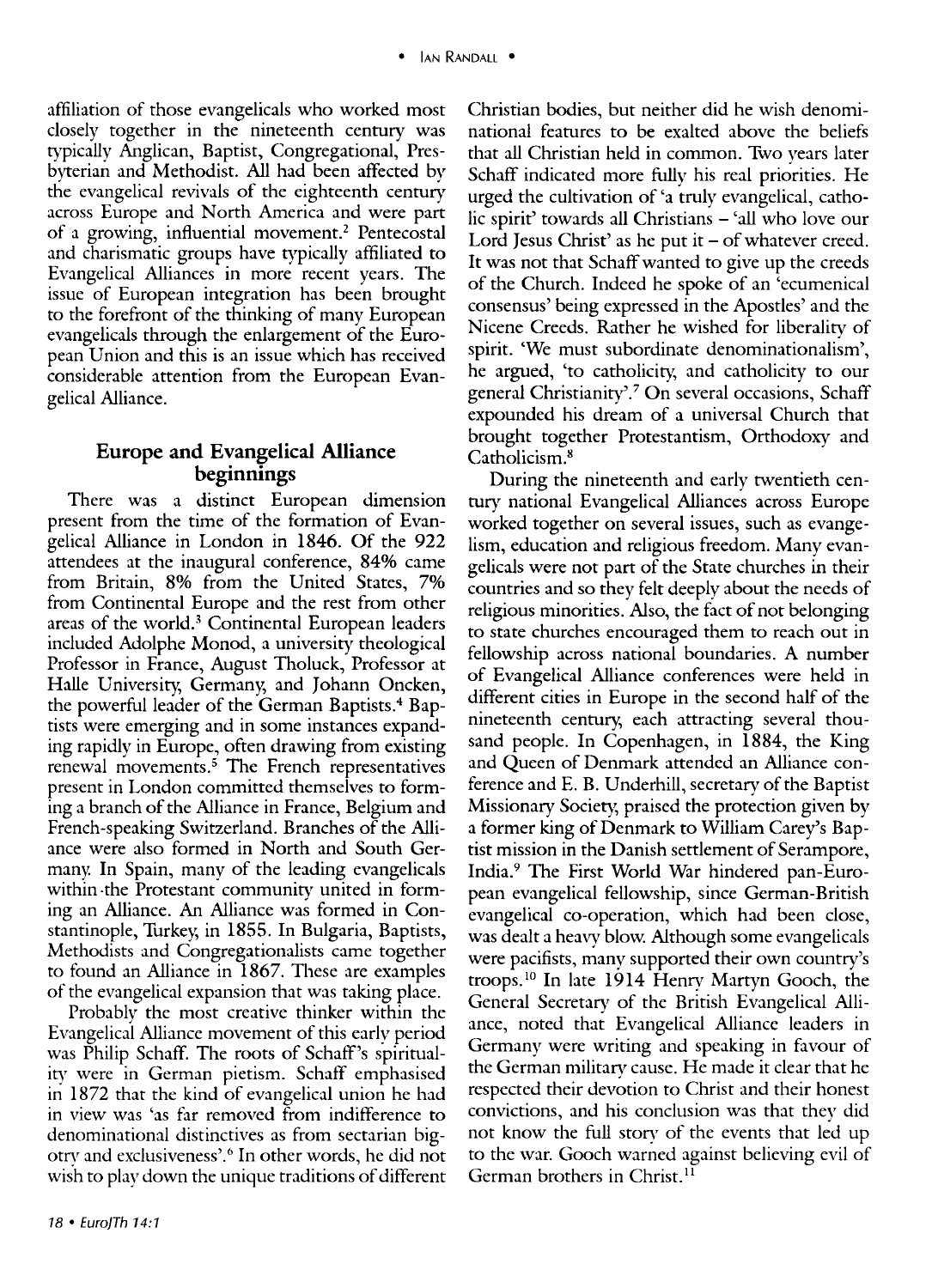# **Tensions in Europe**

Following the end of the First World War, evangelicals tried to reach out in fellowship across Europe and to resolve the tensions created by war. Developments in Russia from the Revolution onwards heightened Evangelical Alliance socio-political concerns. In 1923 the British Alliance asked whether the time had come for a 'step towards closer Christian Unity which would save England and the world from the tragedy of Russia under a Bolshevist Government'.12 It was not obvious how this closer unity would be achieved, but there was a clear desire to come together against the common foe of atheism. There was probably a wish, also, to achieve closer unity with evangelicals in the USA. 13 It was the anti-Christian measures of the Soviet government rather than the system of socialism itself that were condemned. The Evangelical Alliance was heavily involved in campaigning for religious freedom - for Orthodox Church believers as well as evangelical Christians – in Russia. Adam Podin from Estonia, a significant Baptist leader and evangelist who was the British Evangelical Alliance's main link with Russia in the 1920s, met regularly with Orthodox Church leaders. 14

One part of Europe in which the British and other national Evangelical Alliances took a particular interest was Czechoslovakia. In the 1920s, at a time of strong Czech nationalism, evangelicals in the Hussite tradition were welcoming many new people into their congregations. At the invitation of the Evangelical Church of the Czech Brethren, Henry Martyn Gooch visited Czechoslovakia in 1922, travelling by the Orient Express from Paris. He had been to Prague twenty-five years before, and was delighted to see the evangelical progress that had taken place since then. He suggested that a new Reformation was in the making.<sup>15</sup> Czech leaders were invited to Britain. These links continued during the later sufferings of the Czech people. Moving on from Czechoslovakia, Gooch visited Hungary and spoke at Evangelical Alliance meetings, along with other speakers from across Europe. In 1931 Gooch travelled to Albania and spoke to groups made up of people from Islamic, Orthodox, Catholic and Protestant backgrounds. The hopes of evangelicals for reconciliation between peoples seemed to be in line with wider aspirations for peace. In 1931 one British Baptist minister, Henry Cook, who has a deep interest in European Baptist atTairs, led his 1,000 strong congregation in an affirmation of the role of the League of Nations in the

search for peace. 16 This period saw great interest in the possibility that countries in Europe would see spiritual renewal and greater unity between diverse nations. These hopes were difficult to fulfil.

The rise of Nazi power, the treatment of Baptists in Eastern Europe and then the Second World War constituted further massive set-backs to the instinctive pan-Europeanism of many evangelicals. Some evangelicals wanted to stress continuing solidarity with German evangelicals, who were mostly Lutherans and Baptists. This was the stance of committed Europeans such as Henry Martyn Gooch and the British Baptist leader, J. H. Rushbrooke, who was General Secretary and then President of the Baptist World Alliance. Both travelled extensively in Germany and met leaders of the Confessing Church. 17 Rushbrooke also invested a great deal of time in seeking freedom for Baptists in Romania. When almost all the approximately 1,600 Baptists churches in Romania were closed through Government decree in 1938, Rushbrooke organised an international campaign. 18 The British Alliance was actively involved in helping refugees from central and Eastern Europe – especially Poles, Czechs, Armenians and Greeks. It also assured the Chief Rabbi in Britain, J. H. Hertz, of the desire of the Alliance to relieve the plight of Jewish refugees and it called on the British government 'to offer the widest possible asylum'.<sup>19</sup> The British Alliance had a deep interest in Karl Barth's stand against the Nazis and in the courageous leaders of the Confessing Church in Germany such as Martin Neimiller. It quoted Barth's statement that what was at stake in Germany was the call to practice 'the truth that God stands above all other gods'.20

#### **New initiatives**

After the Second World War two important pan-European developments took place. The first was the founding of the European Baptist Federation. There had been many earlier contacts between the various Baptists in Europe, especially because of the German connections. For example, Karl Johann Scharschmidt was baptised by Johann Oncken in Hamburg in 1845, and came to Romania in 1856 with his wife, Augusta. Other German Baptists, and one English woman, Elizabeth Peacock Clarke, found themselves in Romania and began to meet together. Scharschmidt baptised enough converts to plant a church among the German-speaking population of Bucharest. This church became an important base for Baptists in Romania.<sup>21</sup> Many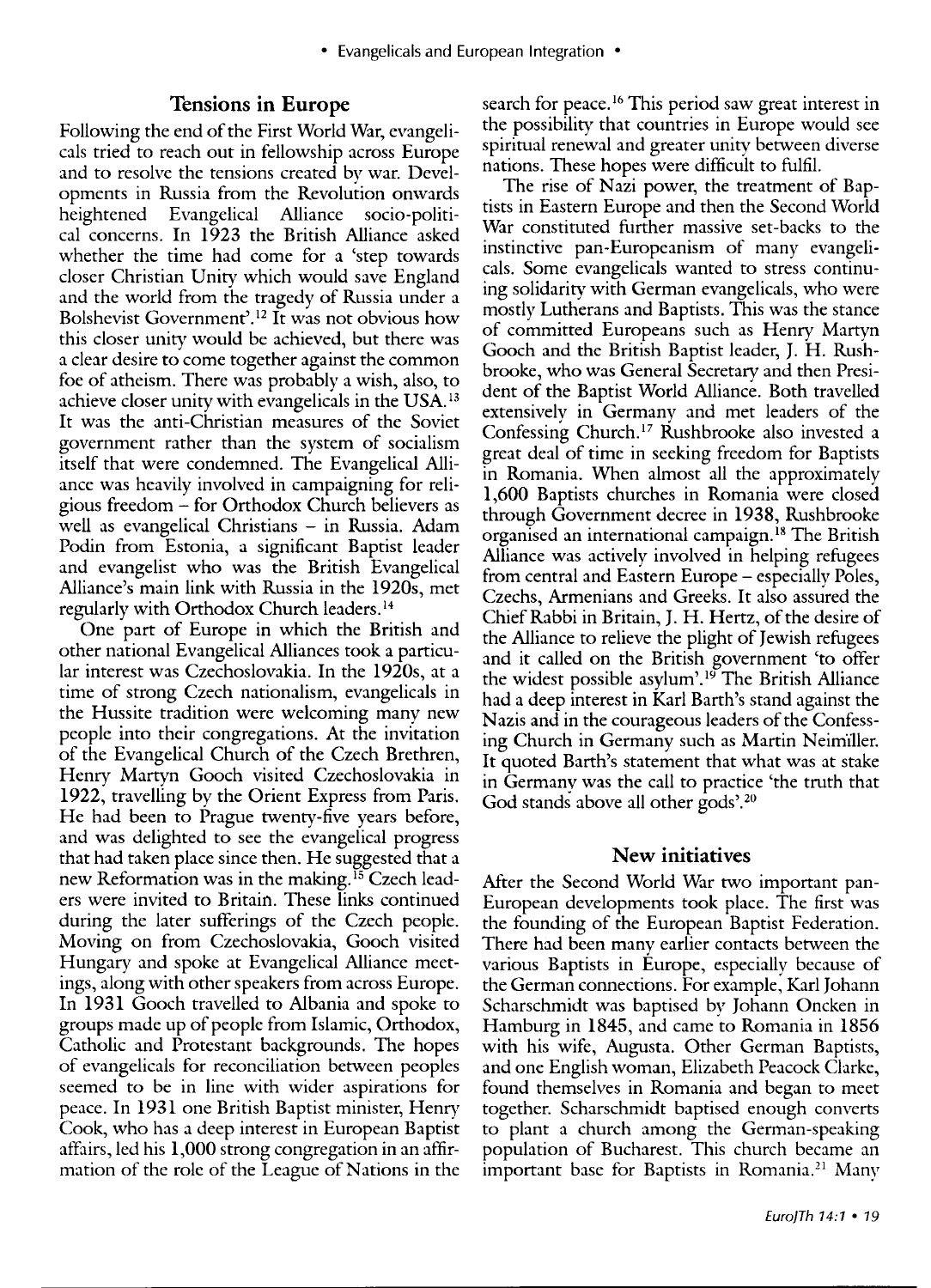European Baptist groups belonged to the Baptist World Alliance, founded in 1905 and conferences were held which drew together European Baptists. Thoughts about a Baptist organisation with a specific European focus came into focus at a Baptist World Alliance European Conference held in London from 13-17 August 1948. Representatives from ten countries, all Western European, met in Paris in October 1950 to take part in the formation of the European Baptist Federation (EBF).22

The second important development in the postwar period was the founding of the European Evangelical Alliance. As a result largely of American initiatives, a meeting was held in Holland in 1951 at which a World Evangelical Fellowship was formed. Although most delegates at that conference affirmed the need for a worldwide fellowship of evangelicals, there was not unanimity. When the vote was taken, representatives from Germany abstained, and France, Denmark, Norway and Sweden opposed the idea of a world body. There was some hesitation among representatives of the British Evangelical Alliance, but they decided to join nonetheless.23 The background was that the World Council of Churches had been formed in 1948 and there was a fear among some Europeans that American evangelicals wanted to form a rival, anti-ecumenical body.24 The European Baptist Federation leadership was wary of the World Evangelical Fellowship. An EBF minute from 1952 reads: 'Or Petersen [E Bredhal Petersen from Denmark, one of the founders of the EBF] spoke of a plan to form a World Evangelical Fellowship which would embrace Continental branches of the World's Evangelical Alliance and certain Evangelicals in America. He feared this might tend to introduce American controversies into Europe.<sup>25</sup> Petersen seems to have led opposition to the American scheme. It was in part under his leadership that a European Evangelical Alliance (EEA) was set up in 1952, independent of any American organization.26 The two bodies, WEF and the EEA, did not come together until 1968.

The 1950s saw a determined effort on the part of evangelicals in Europe to cross over the boundaries created by the cold war. In many Eastern European countries there was enormous pressure on evangelicals. Some freedom to engage with evangelicals in the West was, however, at times allowed. The Hungarian and Romanian Baptist Unions joined the EBF in 1956 and two years later the Russian Baptists were received into membership at a meeting in West Berlin.<sup>27</sup> An EBF report in 1963 encouraged

European Baptists to 'think continental'. More than 50% of European Baptists were by that time in Eastern Europe.28 By then some Baptists were involved not only in the European Baptist Federation and the European Evangelical Alliance but also in the Conference of European Churches (CEC/ KEK), a body bringing together Protestant (State Church and Free Church) and Orthodox Churches based in Europe.<sup>29</sup> For Lutheran and Reformed churches the idea of a European Ecumenical body to serve as a vehicle for pan-European fellowship was important and they were instrumental in the formation of CEC in 1959. Baptists were invited to participate but at first few did so. It was only after a Welsh Baptist, Glenn Garfield Williams, was appointed General Secretary of CEC in 1962, that Baptist involvement became more evident.<sup>30</sup> In the late 1960s the Roman Catholic Council of European Bishops' Conference became a partner in dialogue with CEC. Baptist minister, Keith Clements, present General Secretary of CEC, has asked: 'Is there really one Europe,.... or would it be more honest to admit that in reality there are two: historically, the Latin (both Catholic and Protestant) West, and the Orthodox East, both now overlain with very different social, cultural and political values?'31 Evangelicals would answer 'no', since they are found equally in East and West.

## **Evangelical bridges from East to West**

Fellowship across Europe continued and developed in the 1970s and 1980s despite the many continuing restrictions faced by evangelicals living in communist countries. In the West there were signs of evangelical growth after some set-backs in the 1960s over ecumenical issues.32 Internal disputes began to seem less important than the needs of the world. A terrible earthquake hit Romania in 1977 and the Baptist Seminary was badly damaged and in need of rebuilding. At the Vienna Council of the European Baptist Federation in 1978 it was decided to allocate substantial money towards the reconstruction of the Seminary. 33 Gerhard Claas, a German Baptist and visionary international Baptist leader (General Secretary of the Baptist World Alliance), was active in the 1980s to bridge East and West within Europe. He worked with Alexei Bichkov, General Secretary of the All-Union Council of Evangelical Christians-Baptists in the Soviet Union, to bring about a situation in which Baptists were given permission to print or import to Russia thousands of Russian New Testaments plus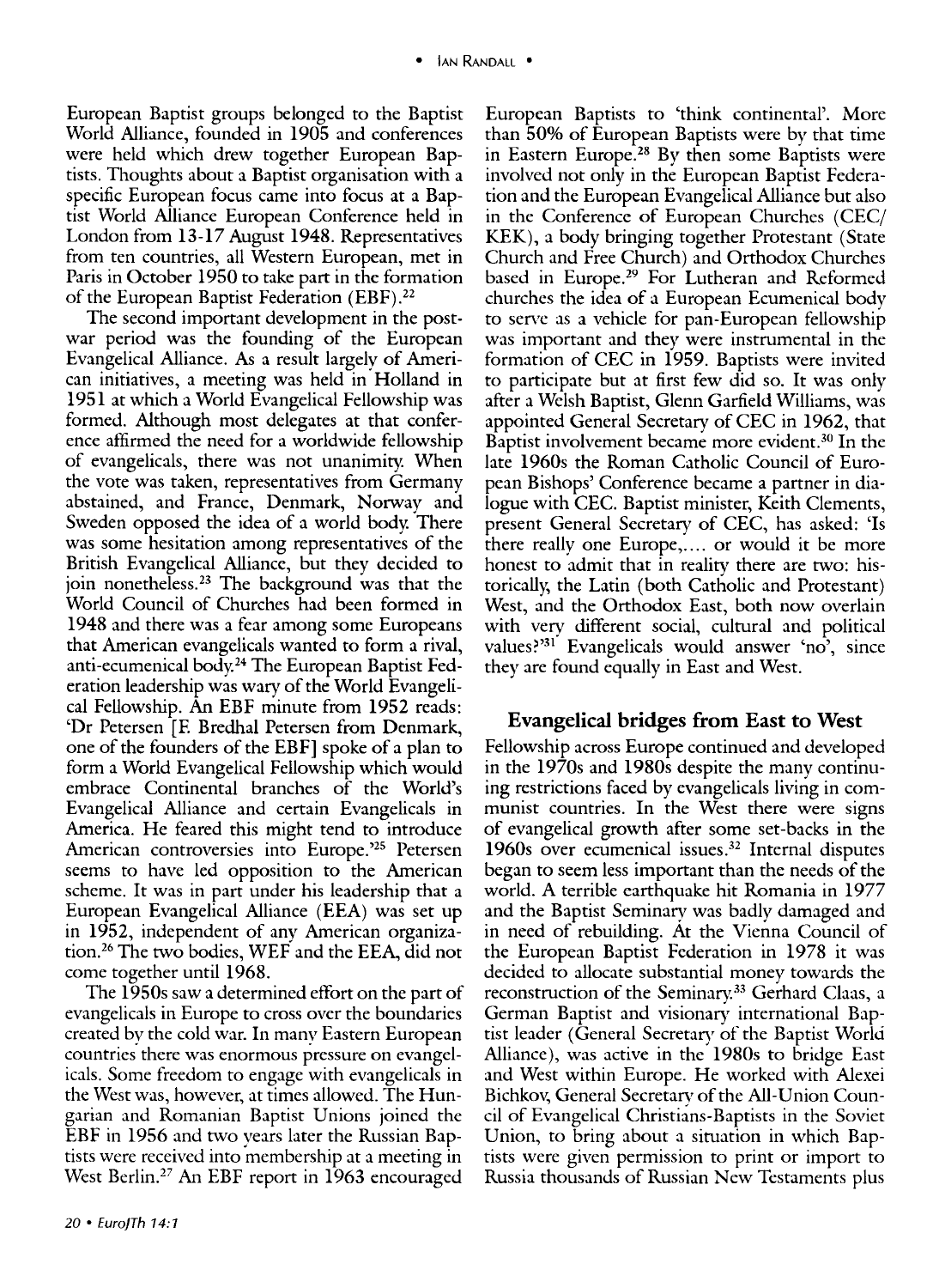thousands of hymn books and concordances.34 The Baptist World reported in 1985 that the government of the Soviet Union had also granted a permit to import New Testament Commentaries that were being translated into Russian. Baptists in Poland and Hungary had been given authorization to proceed with construction of facilities for seminaries. <sup>35</sup>

At the eighth European Baptist Congress in Budapest in 1989, a year which represented an historic turning point for European Baptists and other evangelicals (not to say for the whole continent of Europe) as it coincided with the fall of the communist governments across Eastern Europe, Alexei Bichkov from Russia was also able to announce that he had been notified by the Council of Religious Affairs in Moscow that the Seminary which the Baptists had dreamed of could now go ahead and that other longed-for freedoms were coming. This 1989 EBF Congress was the first Congress to be held in Eastern Europe and had great symbolic significance, representing as it did the hopes for a new Europe. It was by far the biggest EBF Congress ever. The President of the Hungarian parliament gave the Baptists a welcome and said that the Baptist emphasis on individual faith and the responsibility of every member to share in government would be key to the building of a new Europe. The climax of the Congress was an ecumenical rally in Hungary's largest stadium at which Billy Graham preached. The stadium's offical capacity was 73,000. An estimated 90,000 came. Newspapers, radio and TV gave the event maximum coverage for days. Many thousands responded to Graham's appeal for public witness to Christian commitment.<sup>36</sup>

A new evangelical impetus took place across Europe in the late 1980s and early 1990s. In the East, national Evangelical Alliances that had been outlawed were formed once more. In Albania, for example, an Alliance which had first been formed in 1892 was re-established in 1992. By 1998 it was playing an active part in the formation of a new constitution for the country. Similarly, Bulgarian evangelicals, who had suffered severe repression during the communist period, came together again and the Bulgarian Alliance became a member of the EEA in 1993.37 A Bulgarian Baptist pastor, Nik Nedelchev, became the President of the EEA. It was clear that evangelicals from Central and Eastern Europe were going to play a crucial role in the new European home. At a European Church Growth conference held at London Bible College in March 1992, Paul Negrut from Romania, who was then pursuing PhD studies at London Bible College, spoke about two possibilities: either that spiritual advance in Eastern Europe would affect the rest of Europe, or that Western secularism would penetrate Eastern countries. He considered that Europe was at a cross roads and that the churches had a crucial part to play.38 This view was shared by the leaders of the EBF, and after the Theology and Education Division of the EBF met in Moldova in 1993 a paper was issued which has continued to form an important document seeking to express a European Baptist identity. 39 This sense of pan-European identity has encouraged many Baptist churches in countries such as Britain to embrace partnership with churches in, for example, Romania, and this has assisted mission work.

In the early 1990s a great deal of energetic leadership was offered to the EBF. Karl-Heinz WaIter, who was a pastor of the German Baptist Union, became EBF General Secretary at the EBF Congress in Budapest in 1989. The ten-year ministry of Karl Heinz WaIter was marked by dramatic expansion in the number of member bodies of the EBF and by concerted attempts to build a new fellowship across Europe and in particular to provide support and relief for the newly-freed communities of central and eastern Europe. Karl-Heinz called together European Baptist in January 1992 at the German Free Church Conference Centre, Dorfweil, to share first hand information about the changing situation. Baptist Relief-Europe aid projects were set up. Countries that were given practical help by the wider Baptist family included Bulgaria, Romania, Ukraine (Chernobyl children), Georgia, Azerbaijan, Armenia and Yugoslavia. In the various projects there was concern to see Europeans working in partnership with other Europeans. This was at a time of worry that evangelicals were part of the process of Americanization. Baptists wished to show that they were not beholden to America, although they appreciated American Baptist partnership, and also they could and did co-operate within Europe with other Christians. In 1991 the Pope invited fifteen leaders of other Churches to meet with the European Catholic Bishops at the Vatican to consider the theme 'The Re-evangelization of Europe'. Karl-Heinz WaIter represented the European Baptists. He pointed to the strong Baptist concern for evangelism, for the Bible and *diakonia* and showed that Baptists were not an American church but had their roots in Europe.<sup>40</sup> Evangelical theologians such as James Packer, an Anglican, explored the common ground between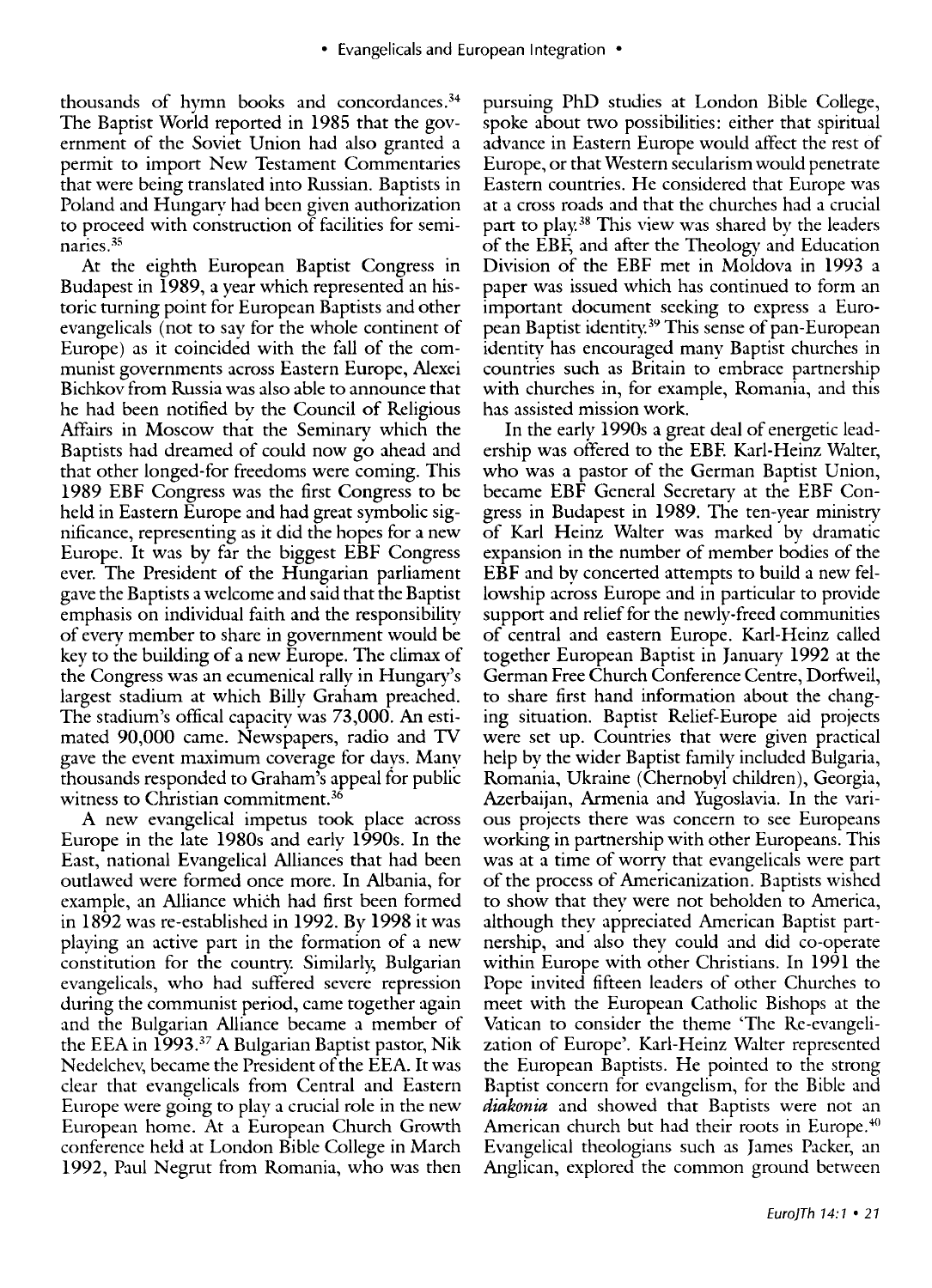evangelicals and Catholics. An 8,000-word declaration was produced 'Evangelicals and Catholics Together: The Christian Mission in the Third Millennium'.<sup>41</sup> New bridges were being built.

## United witness

Since the early 1990s there has been an increasing awareness on the part of Baptists and other evangelicals that there is a remarkable opportunity to express again a united witness across Europe. This has largely been embodied in co-operative mission, in aid, in prayer and in education. The place of prayer is indicated by the fact that in 2001 4: 10,000 German evangelicals met together during the Evangelical Alliance Week of Prayer.<sup>42</sup> Evangelicals are not only seeking spiritual renewal; they are also looking outwards at the political situation in the new Europe. 43 The EBF has set up a network of lawyers across Europe to specialize in human rights issues and this group has been involved in strategic issues. Across Europe there is an emerging younger leadership among Baptists and other evangelicals which is prepared to engage socially and politically. The EEA set up an office in Brussels in 1994, with Julia Doxat Purser from Britain, who has a degree in European Studies, as the EEA representative. Before then, it often seemed that every other worldview except evangelical Christianity was seeking to influence the European political agenda. The EEA insists that it is neither 'pro' nor 'anti' the EU as such. 44 Rather the EEA encourages those with influence in Brussels to act in ways that promote justice, peace, generosity and righteousness. It works particularly on religious freedom issues. It is also concerned about questions like immigration and treatment of refugees. <sup>45</sup>

European Baptists also saw new possibilities in the 1990s for strengthening witness through pan-European theological education. In most former communist countries evangelical seminaries had not been permitted. Throughout the 1990s Baptists were often at the forefront among those who grasped hold of the new opportunity and established national seminaries and also many smaller Bible Schools. In the early 1990s, in the light of the number of new national Baptists seminaries being founded and the de-funding of the International Baptist Theological Seminary (lETS) in Switzerland by the Trustees of the Foreign Mission Board of the Southern Baptist Convention, there was a search for a new home and a new role for this seminary, which was owned by the EBF. A statement of 1993 clarified some of the prime objectives for a re-shaped lETS. This included focusing on a twoyear Master of Theology degree to be offered to those who had done initial ministerial formation in their home Baptist Union seminary; developing the profile of lay education; promoting lETS as a place for Baptists and others to confer; developing the possibility of doctoral studies and engaging in specialised training in youth work, mission and evangelism and Baptist identity. The European Baptist Unions agreed that lETS should be relocated to Prague, as a central city in the new Europe and a much cheaper place than Zürich, and this move happened in May 1994.46

A site on the edge of the city of Prague, in the historic Sárka Valley, which was in need of a great deal of work, was developed for the seminary. The re-focused IBTS now offers a variety of courses, including Master's degrees in the fields of Biblical Studies, Baptist and Anabaptist Studies, Mission and Evangelism, and Applied Theology – including human rights, Christian education and spiritual formation. Degrees offered are validated by the British University system and the Czech higher education authority. There are 140 students from over forty countries, eighty-six doing MTh study and thirty working towards Master of Philosophy or Doctor of Philosophy degrees.<sup>47</sup> The IBTS teaching team is drawn predominantly from the former communist countries, with teachers on the full-time staff coming from Bulgaria, Czech Republic, Estonia and Russia, as well as from the West. A conference held in the summer of 2002 at IBTS illustrates the way in which evangelicals from the East are having an impact across Europe. The conference was on the theme of Baptists and the Orthodox Church, and three of the main speakers - Dr Oti Bunaciu, Dr Emil Bartos and Dr Octavian Baban - were Romanian Baptist academics. 48 This is also an example of the way in which seminaries across Europe are working in a united way in partnership. There has been co-operation in evangelical theological education across denominations, for example in Bulgaria. lETS works in particularly close co-operation with Spurgeon's College, London - a mirror of the connection in the nineteenth century between C. H. Spurgeon, the foremost British Victorian preacher, and Johann Oncken, the 'father' of the continental European Baptist movement.<sup>49</sup>

# Evangelicals and European politicians

Politicians in Europe are in many cases willing to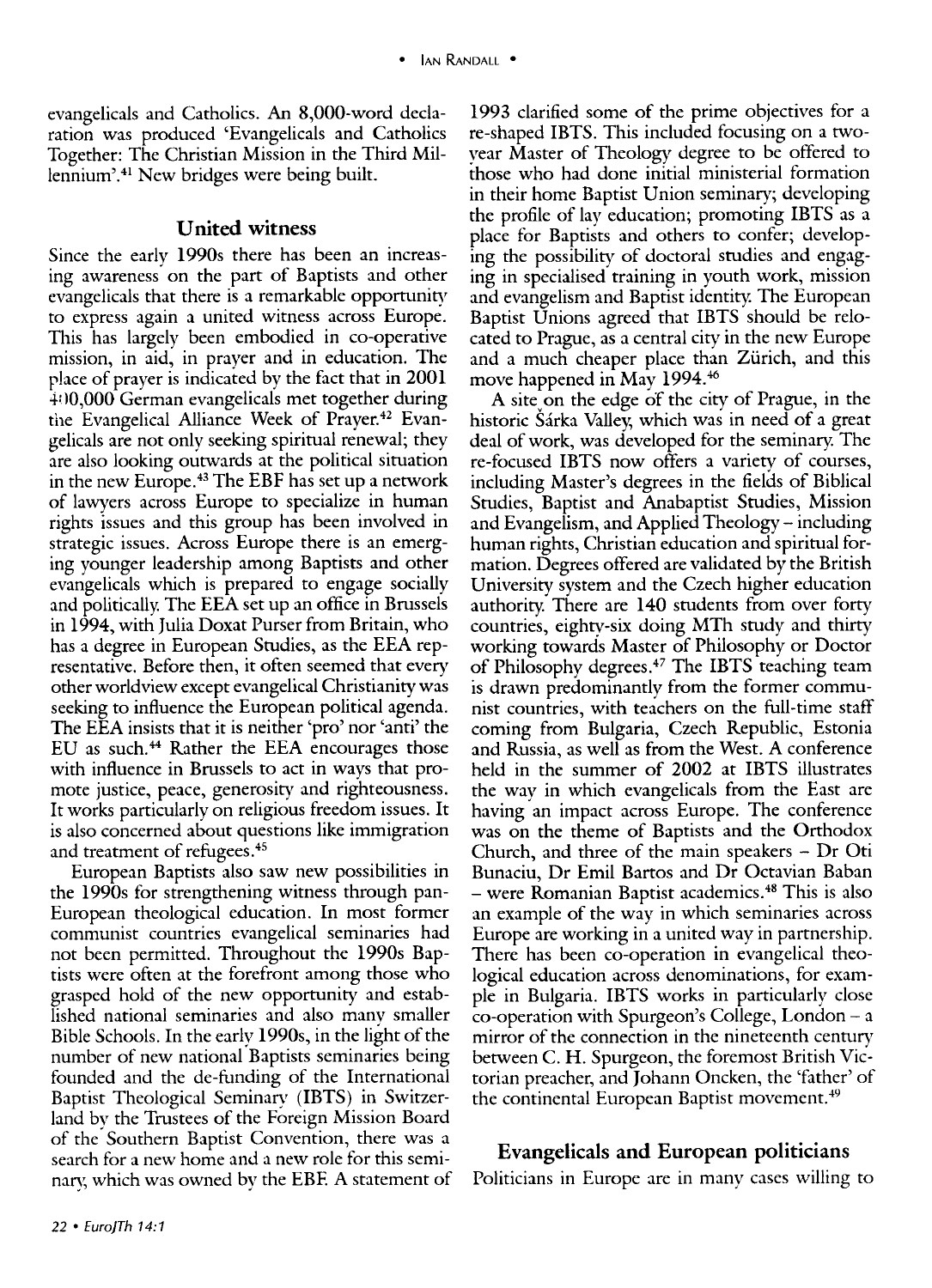listen to the EEA because they know that the EEA represents a large pan-European, pan-denominational alliance of Christian voices. It was in November 1990 that Jacques Delors, the President of the European Commission at the time, made his famous call to church leaders to help Europe find its soul. Christians have continued to respond to that call. 50 The following examples illustrate that there has been evangelical influence within the European Union. First, there was the issue of 'sects'. After the tragic deaths of sixteen members of the Order of the Solar Temple in the Alps at the end of 1995, the EEA worked on the 'sect' issue. Across Europe, media and politicians panicked about the threat posed by minority religious groups. They were determined to bring about control in order to ensure that no more crimes were committed. Unfortunately, the desire to protect society was at times stronger than the desire to maintain the principle of religious freedom. In 1996, the European Parliament determined to pass a resolution on the issue and the signs were that this would be a bad move for religious freedom. However, by working with Christian parliamentarians, the EEA succeeded in changing the text. The final resolution was amended to make specific reference to the importance of religious freedom and the European Convention of Human Rights. In 1997, the 'sect' issue returned to the European Parliament and an official report was commissioned. Again, the EEA helped influence this and the final report was moderate. In the end, in July 1998, the Parliament decided to drop the issue completely.<sup>51</sup>

A second issue has been employment law. The EEA's campaigning work in 2000 was largely dominated by the EU's proposed anti-discrimination directive. 52 In general, this directive could be seen as helpful in promoting justice in areas of employment. However, it also contained some potential problems for religious organisations. Could a church insist that its pastor was a Christian or was this discriminatory? Could a Christian children's home have only Christian caring staff? Originally, the European Commission had been against granting any flexibility towards religious groups within the legislation. However, the EEA and national Evangelical Alliances across Europe, working with other groups, were able to convince European politicians that the directive had to be amended. Now, if a national government wants to, it can make sure that religious groups are free to employ people of the faith where there is some justification to do so. Christian employers can also expect their staff to

behave in a way which upholds Christian values. The EEA has indicated that Christians in each European country will need to continue talking to their governments to persuade them to be aware of the situations of the faith communities.

One of the most important debates that has taken place in the context of the Convention on the Future of Europe focused on the mention of God and Christian or Judeo-Christian values in article 2 of the draft Constitutional treaty.<sup>53</sup> This article stated: 'The Union is founded on respect for human dignity, freedom, democracy, the rule of law & human rights, values which its Member States have in common. The Union aims to be a peaceful society, practising tolerance, justice & solidarity.' Many Churches, religious communities and others considered this article to be too general. They argued that it should mention the Christian culture that has shaped Europe and which has been based on faith in God. The European Evangelical Alliance added its voice to those of other believers on this matter. Evangelicals want the European Union to be, above everything else, a community in which, in the name of justice and fairness, everyone is free to believe and practise their faith. Evangelicals do not demand a privileged place for believers but want their voices to be heard in the public arena along with every other member of civil society. The campaign resulted in a watering down of the humanist nature of the documentation. Christianity is not mentioned, but people of religious faith, not just humanists, are acknowledged as having contributed to European values. The text of the Treaty Establishing a Constitution for Europe was signed on 29 October 2004.

Romano Prodi, as European Commission President, said to the European Parliament in April 1999: 'The search for a European "soul" is increasingly proving to be the major problem facing our continent as it looks to the future.' He went on to explain what he meant by the term 'soul'. His definition was the following: 'How to gradually build up a shared feeling of belonging to Europe.<sup>354</sup> Like Jacque Delors, Prodi was seeking to highlight the contribution of faith communities to this process. At a conference on inter-cultural dialogue in March  $2002$ , he said: 'Religions can – and must – make an essential contribution to goals we all share: a future free of fear; peaceful progress for the good of all; defence of human values against violence, hatred and discrimination.' This was reinforced at a conference on 6-8 December 2002 on 'Politics and Morality' which took place in Vienna, Austria,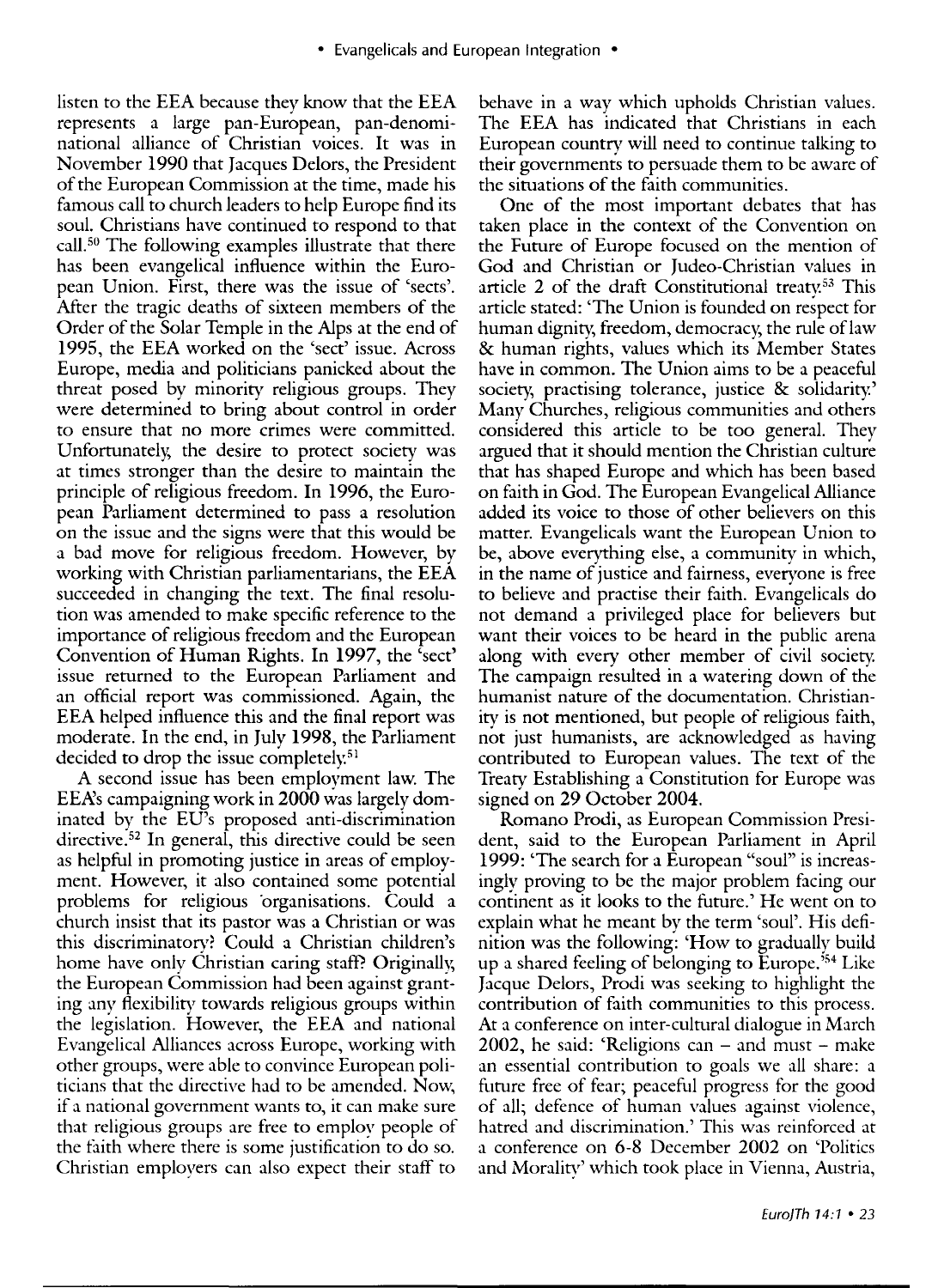organized by the Institute for Human Sciences jointly with Project Syndicate, Prague/New York. Against the background of protests from religious leaders in Europe that they were not being heard, Prodi emphasised: 'At a time when we are reflecting on the future of Europe, we cannot overlook its spiritual, religious and ethical dimensions.'55

In the opinion of the many European evangelicals, there needs to be an increase in openness in dialogue about such issues. There are certainly Members of the European Parliament who believe that faith belongs only in the private sphere. 56 In 2002 a European Parliament resolution on 'Women and Fundamentalism' which argued that secularisation was a precious feature of Europe passed with a slim majority. The resolution deplored 'the interference of the Churches and religious communities in the public and political life of the state'. Partly in response, the Pope, in a speech to the Italian Parliament on 15 November 2002, expressed his hope that 'the new foundations of the European "common house" will not lack the "cement" of that extraordinary religious, cultural and civil patrimony that has given Europe its greatness down the centuries.' He pleaded: 'Europe, at the beginning of the new millennium, open once again your doors to Christ!'57 In the same month, Metropolitan Kirill of Smolensk and Kaliningrad spoke in Oslo at the inaugural meeting of the European Council of Religious Leaders, of the necessity to respect religious ideals. Evangelicals, through the EEA and other bodies, also contributed to the debate.<sup>58</sup> In March 2003 the EEA published this statement: 'Motivated by a desire to preserve and protect this diversity, we reject the idea of a purely secular society where religious belief would be relegated to the strictly private sphere. Instead we favour the idea of a pluralist society where different faith and philosophical streams can exist and express their opinions, thus encouraging real democracy' Freedom for faith was called into question in the minds of many by the rejection in 2004 of Rocco Buttiglione as the new Justice Commissioner. The Buttiglione affair, as Julia Doxat-Purser of the EEA commented, exposed a classic worldview clash: Enlightenment inspired Humanism versus Christianity. Rocco Buttiglione, a conservative Catholic, was at odds with MEPs who are secular humanists and for whom religiously inspired views are anathema.<sup>59</sup> It remains to be seen what implications this has for the future.

## **Conclusion**

Given the long history of evangelical co-operation across Europe, what hopes do evangelicals have for the enlarged European Union? There are Christian groups that are strongly anti-EU. The Hungarian Reformed Church struggled to distance itself from the Justice and Life Party which has an extreme anti-EU and anti-Semitic stance and which has supporters in the Church. There are anti-EU evangelical voices in Britain.<sup>60</sup> The debate about Europe's Christian values is on-going. Some evangelicals are apathetic when it comes to these matters. But many evangelical communities across Europe approach this issue in the light of the instinctive pan-Europeanism that has been an important part of the evangelical story They see the possibility of a stronger, more united European witness as integration proceeds in Europe. It can be argued that in a unique way evangelicals can act as a bridge across Europe, linking East and West. Over much of the twentieth century and over the past few years especially, there have been many examples of pan-European evangelical linking for the purposes of relationship, sharing of resources and working together in mission. The European Baptist Federation includes Baptist communities that are relatively strong - Ukraine, Britain, Romania, Russia and Germany - as well as small (but growing) Baptist Unions in countries such as Armenia or Bosnia.<sup>61</sup> The same growth is seen in other evangelical groups, for example Pentecostals. Evangelical believers, who have this wider view of the European family, are nonetheless often worried about a 'Fortress Europe' created by the European Union. What many evangelicals want is not simply an enlarged European Union but the fulfilment of a bigger vision reaching across traditional divides. Michail Gorbachev spoke of a 'common European house'. The European Union cannot in itself bring about that aim. Indeed it could contribute to 'two Europes'.62 Long before the talk of European integration, evangelical Christian believers across Europe saw themselves not as having two foundations, East and West, but as built together on one foundation - Jesus Christ.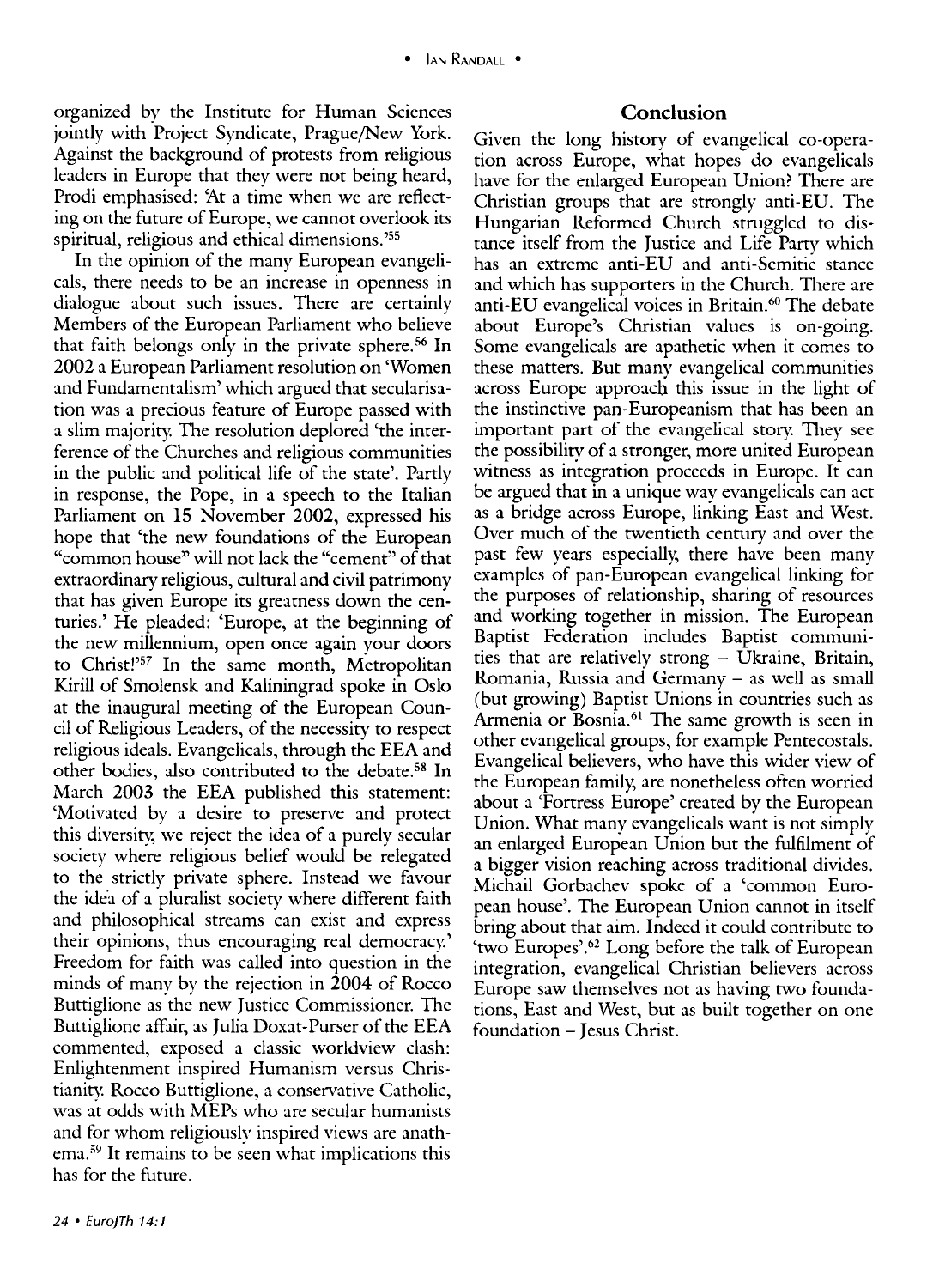#### **Notes**

- 1 The best introductions to evangelical history are D.W Bebbington, *Evangelicalism in Modern Britain: A History from the 1730s to the 1980s* (London: Routledge, 1995), and M.A. Noll, *The Rise of Evangelicalism* (Leicester: Apollos, 2004).
- 2 See AE. McGrath, 'The European roots of Evan*gelicalism',Anvil,* Vo!. 9, No. 3 (1992).
- 3 LM. Randall and D. Hilborn, *One Body in Christ: The History and Significance of the Evangelical Alliance* (Carlisle: Paternoster Press, 2001), pp. 53-4.
- 4 N.M. Railton, *No North Sea: The Anglo-German Evangelical Network in the Middle of the Nineteenth Century* (Leiden: Brill, 2000), pp. xvi-xviii.
- 5 LM. Randall, "'Pious Wishes": Baptists and wider renewal movements in nineteenth-century Europe', *The Baptist Quarterly,* Vo!. 38, No. 7 (2000), pp. 316-3l.
- *6 Evangelical Christendom* (the journal of the British Evangelical Alliance), 1 July 1872, p. 216. For Philip Schaff see G. Schriver, *Philip Schaff: Christian Scolar and Ecumenical Prophet* (Macon, Ga.: Mercer University Press, 1987), and S.R. Graham, *Cosmos in the Chaos: Philip Schaff's Interpretation of Nineteenth-Century American Religion* (Grand Rapids, Mich.: Eerdmans, 1995.
- *7 Evangelical Christendom,* 2 November 1874, pp. 327-8.
- 8 Minutes of the Executive Council of the British Evangelical Alliance, 14 September 1893.
- 9 Minutes of the Executive Council of the British Evangelical Alliance, 23 October 1884; *Evangelical Christendom,* 1 October 1884, p. 309; cf. J.H.Y. Briggs, *The English Baptists of the Nineteenth Century*  (Didcot: The Baptist Historical Society, 1994), p. 234.
- 10 For pacifists see LM. Randall, 'The Role of Conscientious Objectors: British Evangelicals and the First World War', *Anabaptism Today,* Issue No. 11 (1996).
- 11 *Evangelical Christendom,* November-December 1914, p. 242.
- *12 Evangelical Christendom;* March-April 1923, p. 34.
- 13 For the Evangelical Alliance in the USA see P.D. Jordan, *The Evangelical Alliance for the United States ofAmel'ica, 1847-1900: Ecumenism, Identity and the Religion of the Republic* (New York and Toronto: The Edwin Mullen Press, 1982).
- 14 *Evangelical Christendom,* January-February 1920, p. 2; May-June 1922, pp. 61-2; March-April 1923, p. 39.
- 15 *Evangelical Christendom*, July-August 1922, pp. 91-3; September-October 1923, p. 129.
- *16 The Baptist Times,* 9 July 1931, p. 476.
- 17 For background see J.R.C. Wright, 'The German Protestant Church and the Nazi Party in the Period of the Seizure of Power, 1932-3', in D. Baker (ed.),

*Renaissance and Renewal in Christian Historv,* Studies in Church History, Vol. 14 (Oxford: Blackwell, 1977), pp. 393-418.

- 18 B. Green, *Tomorrow's Man: A Biography of James Henry Rushbrooke* (Didcot: The Baptist Historical Society, 1997), pp. 150-3.
- 19 Minutes of the Executive Council of the British Evangelical Alliance, 24 November 1938.
- *20 Evangelical Christendom,* November-December 1939, p. 206. For background see A Wilkinson, *Dissent or Conform?: War, Peace and the English Churches, 1900-1945* (London: SCM Press, 1986).
- 21 For the German influence across Europe see LM. Randall, "'Every Apostolic Church a Mission Society": European Baptist Origins and Identity', in A:R. Cross, ed., *Ecumenism and History: Studies in*  Honour of John H. Y. Briggs (Carlisle: Paternoster Press, 2002).
- 22 B. Green, *Crossing the Boundaries: A history of the European Baptist Federation* (Didcot: Baptist Historical Society, 1999), pp. 12-13.
- 23 Minutes of the Executive Council of the British Evangelical Alliance, 24 July 1952.
- 24 N. Goodall, *The Ecumenical Movement* (London: Oxford University Press, 1964), p. 153. For the history of the World Evangelical Fellowship see D. M. Howard, *The Dream that would not Die: The Birth and Growth of the World Evangelical Fellowship, 1846-* 1986 (Wheaton/Exeter: World Evangelical Fellowship/paternoster Press, 1986).
- 25 Minutes of the EBF Council Meeting, Copenhagen, 29-31 July 1952, p. 18. EBF archives, IBTS, Prague. I am grateful to Revd Keith Jones, the Rector of the International Baptist Theological Seminary (IBTS), Prague, for this reference.
- 26 Letter from W.O. Lewis to E.A. Pavne, 16 September 1952. BWA/EBF Correspondence Box File 26. Angus Library, Regent's Park College, Oxford. Again I am indebted to Revd Keith Jones.
- 27 Green, *Crossing the Boundaries,* pp. 36-7.
- 28 Green, *Crossing the Boundaries,* p. 48.
- 29 See Robin Gurney, ed., *CEC at 40: Celebrating the 40th anniversary of the Conference of European Churches (CEC)* 1959-1999 (Geneva: CEC, 1999).
- 30 Two of the four General Secretaries of the CEC have been Baptists - Dr Glen Garfield Williams and Dr Keith W. Clements.
- 31 K.W Clements, 'Into the new Millennium CEC and the Future', in Gurney, ed., *CEC at 40*, p. 88.
- 32 P. Lewis, 'Renewal, Recovery and Growth: 1966 Onwards', in S. Brady and H. Rowdon, eds., *For*  Such a Time as This (Milton Keynes: Scripture Union, 1996).
- 33 Green, *Crossing the Boundaries,* p. 68.
- 34 General Secretary's Report, Baptist World Alliance General Council Report, 1984, item 9, addendum.
- *35 Baptist World,* Oct/Dec 1985, p. 12.
- 36 Green, *Crossing the Boundaries,* pp. 118-19.